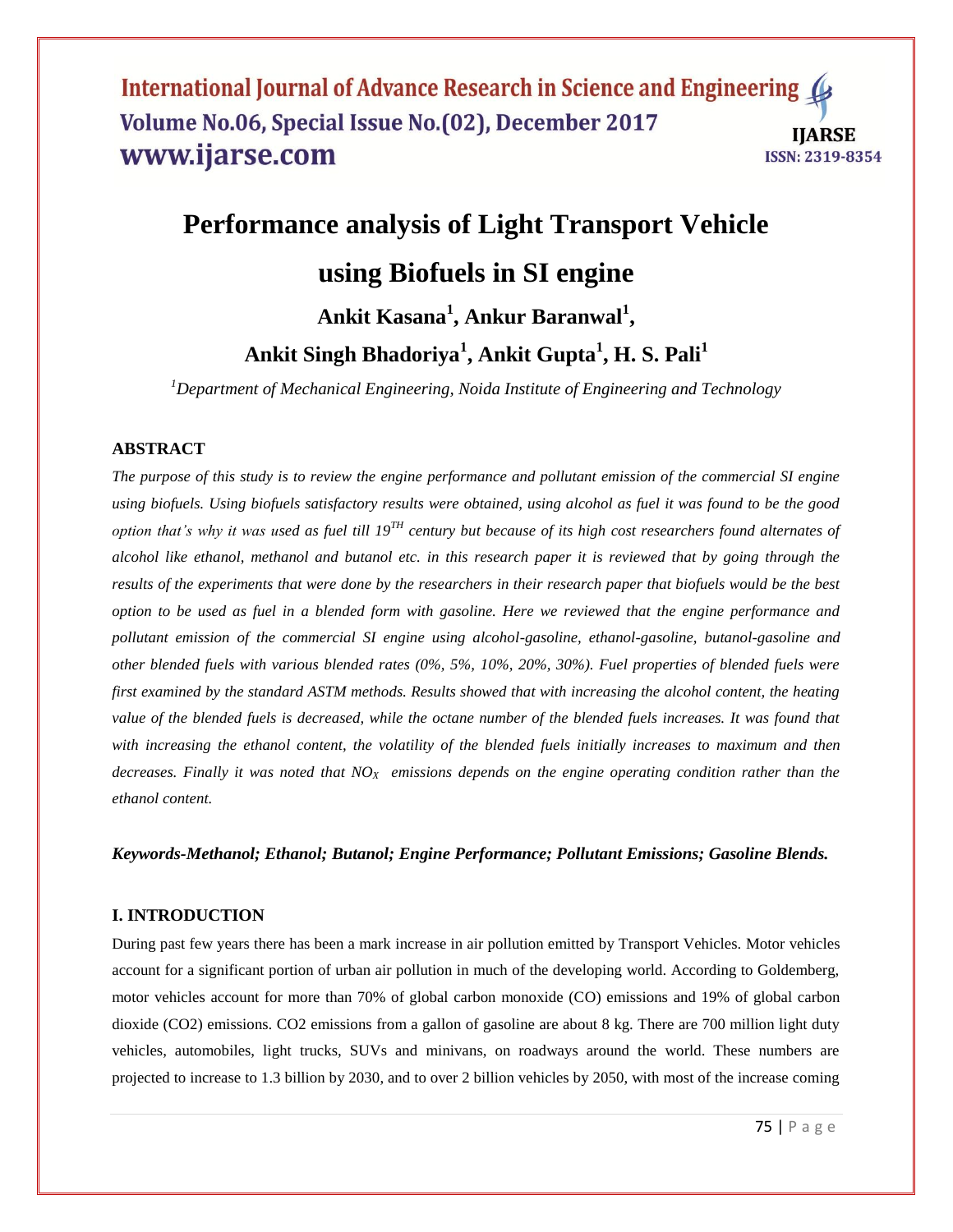in developing countries. This growth will affect the stability of ecosystems and global climate as well as global oil reserves. The world's total proven oil, natural gas and coal reserves are respectively, 1707 billion barrels (that is sufficient to meet 50.6 years of global production), 186.6 trillion cubic meters, and 231 million tons ( fell by 6.2% in 2015 largest decline on record) by the end of 2016. Interest in the use of bio-fuels worldwide has grown strongly in recent years due to the limited oil reserves, concerns about climate change from greenhouse gas emissions and the desire to promote domestic rural economic conditions. As air pollution and day by day decrease of non renewable fuels has become a major problem so researches are being done by the scientists day by day to find a fuel whichcauses less air pollution and gives higher or satisfactory efficiency and which could be renewable and easily available. To find a fuel which would have both the characterstics. Researchers have done experiments on bio-fuels which could be obtained from crops and which can be generated by biological processess. Few examples of those fuels which were obtained from biological processes are Alcohol, Ethanol, Methanol, Butanol etc. These allwere tested by the researchers to find the best of all which will give higher efficiency and generates lower pollution. Alcohol has been used as a fuel for auto-engines since  $19^{TH}$ century, however, it is not widely used because of itshigh price. Due to limitation in technology, economic and regional considerations, alcohol fuel still cannot be used extensively. Under the environmental considerations, using ethanol blended with gasoline is better than methanol because of its renewability and less Fuel compared to ethanol. Butanol contains 22% oxygen making it a beneficiary fuel extender that is cleaner burning than ethanol.

#### **II. LITERATURE REVIEW**

W. D. Hsieh et al.,[1]Alcohol, such as methanol (CH<sub>3</sub>OH) or ethanol (C<sub>2</sub>H<sub>5</sub>OH), is a pure substance. However, gasoline is composed of C4-C12 hydrocarbons, and has wider transitional properties. The alcohol contains an oxygen atom so that it can be viewed as a partially oxidized hydrocarbon. The alcohol is completely miscible with water in all proportions, while the gasoline and water are immiscible. Furey and Perry[2]. This may cause the corrosion problems on the mechanical components. To reduce this problem on fuel delivery system, such materials mentioned above should be avoided . Coelho et al.,[3] Alcohol was found to be reactive with the most rubber and creates jam in fuel pipe. Naegeli et al.,[4] suggested to use fluorocarbon rubber as a replacementfor rubber. On combustion characterstics, the auto-ignition temperature and flash point of alcohol are higher than those of gasoline, which makes it safer for transportation and storage. The latent heat of evaporation of alcohol is 3-5 times higher than that of gasoline; this makes the temperature of the intake manifold lower, and increases the volumetric efficiency. The heating value of alcohol is lower than that of gasoline . therefore, we need 1.5-1.8 times more alcohol fuel to achieve the same energy output. The stoichiometric air-fuel ratio (AFR) of alcohol is about 2/3-1/2 that of the gasoline, so the required amount of the air for complete combustion is lesser for alcohol.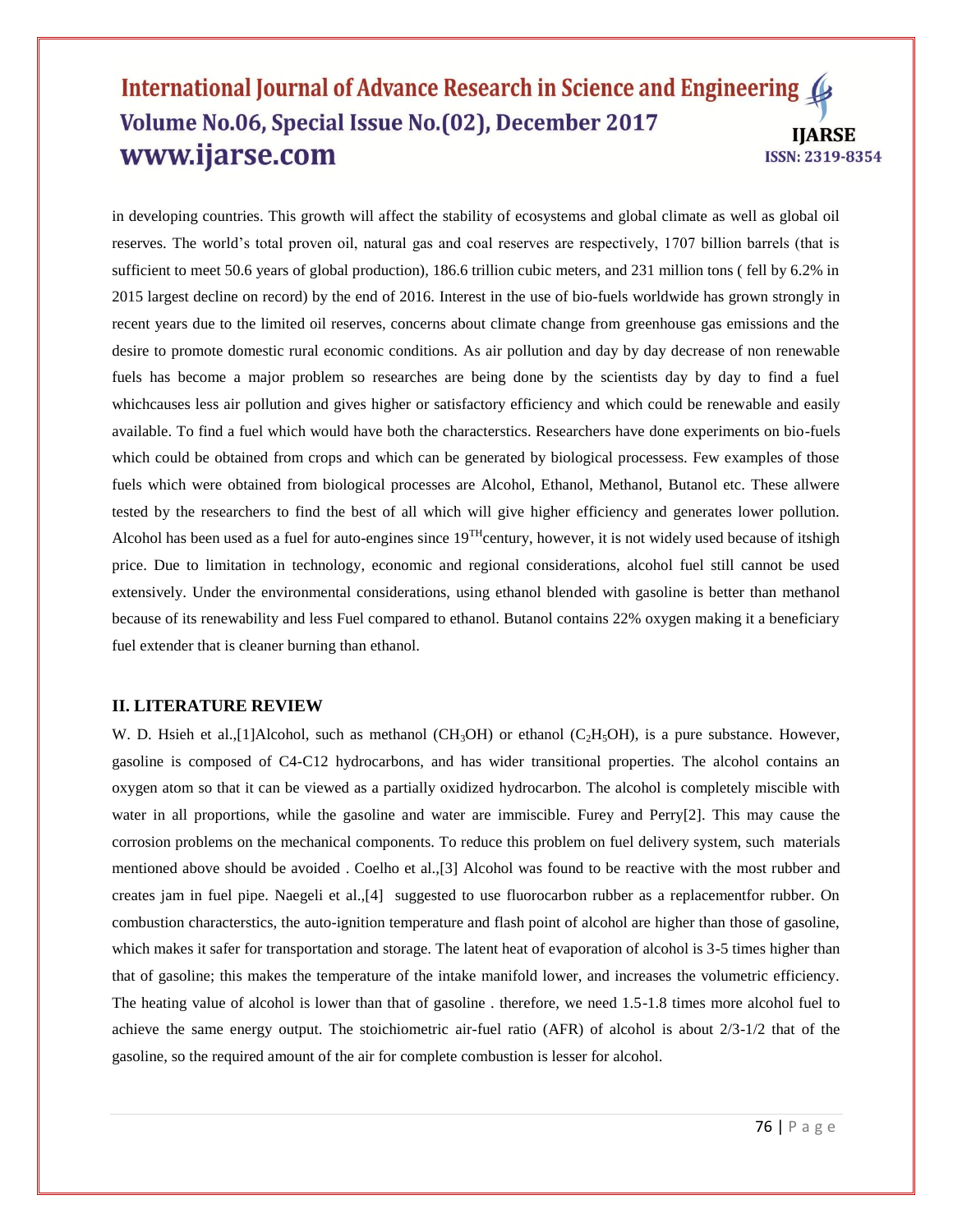Since using ethanol-gasoline blended fuels can ease off the air pollution and the depletion of petroleum fuels simultaneously, many researchers Gorse; Salih and A ndrews; Chandler et al.,[5]; and so on. Have been devoted to studying the effect of these alternative fuels on the performance and pollutant emission of an engine. Palmer[6] used various blend rates of ethanol-gasoline fuels in engine tests. Results indicated that 10% ethanol addition increases the engine power output by 5%, and the octane number can be increased by 5% for each 10% ethanol added. Abdel-Rahman and Osman[7] recently had tested 10%, 20%, 30% and 40% ethanol of blended fuels in a variablecompression-ratio engine. They found that the increase of ethanol content increases the octane number, but decreases the heating value. The 10% addition of ethanol had the most obvious effect on increasing the octane number. Under various compression ratios of engine, the optimum blend rate was found to be 10% ethanol with 90% gasoline.

Bata et al.,[8] studied different blend rates of ethanol-gasoline fuels in engines, and found that the ethanol could reduce the CO and UHC emissions to some degree. The reduction of CO emission is apparently caused by the wide flammability and oxygenatedcharacterstic of ethanol. In the study of Palmer, 1986. He indicated that 10% of ethanol addition to gasoline could reduce the concentration of CO emission up to 30%. Alexandrian and Schwalm,[9] showed that the AFR has great influence on the CO emission. Using ethanol-gasoline blended fuel instead of gasoline alone, especially under fuel-rich conditions, can lower CO and  $NO<sub>x</sub>$  emissions. However, studies of Chao et al., and Rideout et al.,[10] pointed out that using ethanol-gasoline blended fuels increases the emission of formaldehyde, acetaldehyde and acetone 5.12-13.8 times then those from gasoline. Although the emission of aldehyde will increase when we use ethanol as a fuel, the damage to the environment by the emitted aldehyde is far less than that by the poly-nuclear aromatics emitted from burning gasoline. Methanol has a significant effect on the increase the performance of the gasoline engine .The addition of methanol to gasoline increases the octanenumber, thus engines performance increase with methanol-gasoline blend can operate at higher compression ratios.

D. Balaji et al.,[11] mentioned influence of isobutanol blend in spark ignition engine performance operated with gasoline and ethanol. A four stroke, single cylinder SI engine was used for conducting this study. Performance tests were conducted for fuel consumption, volumetric efficiency, brake thermal efficiency, brake power, engine torque and brake specificfuel consumption, using unleaded gasoline and additives blends with different percentages of fuel at varying engine torque condition and constant engine speed. The result showed that blendingunleadedgasoline with additives increases the brake power, volumetric and brake thermal efficiencies and fuel consumption addition of 5% isobutanol and 10% ethanol to gasoline gave the best results for all measured parameters at all engine torque values.

F. N. Alasfour,[12] used butanol as alternative to fuel and additives, the availability analysis of a spark-ignition engine using a butanol-gasoline blend had been experimentally investigated with Hydra single-cylinder, sparkignition, fuel-injection engine was used over a wide range of fuel/air equivalence ratios ( $\Phi = 0.8$ -1.2) at a 30% volume butanol-gasoline blend and studied the effect of using a butanol-gasoline blend in a spark-ignition engine in terms of first- and second-law efficiency. Results show that, at  $\Phi = 0.9$ , when a butanol-gasoline blend is used, the

77 | P a g e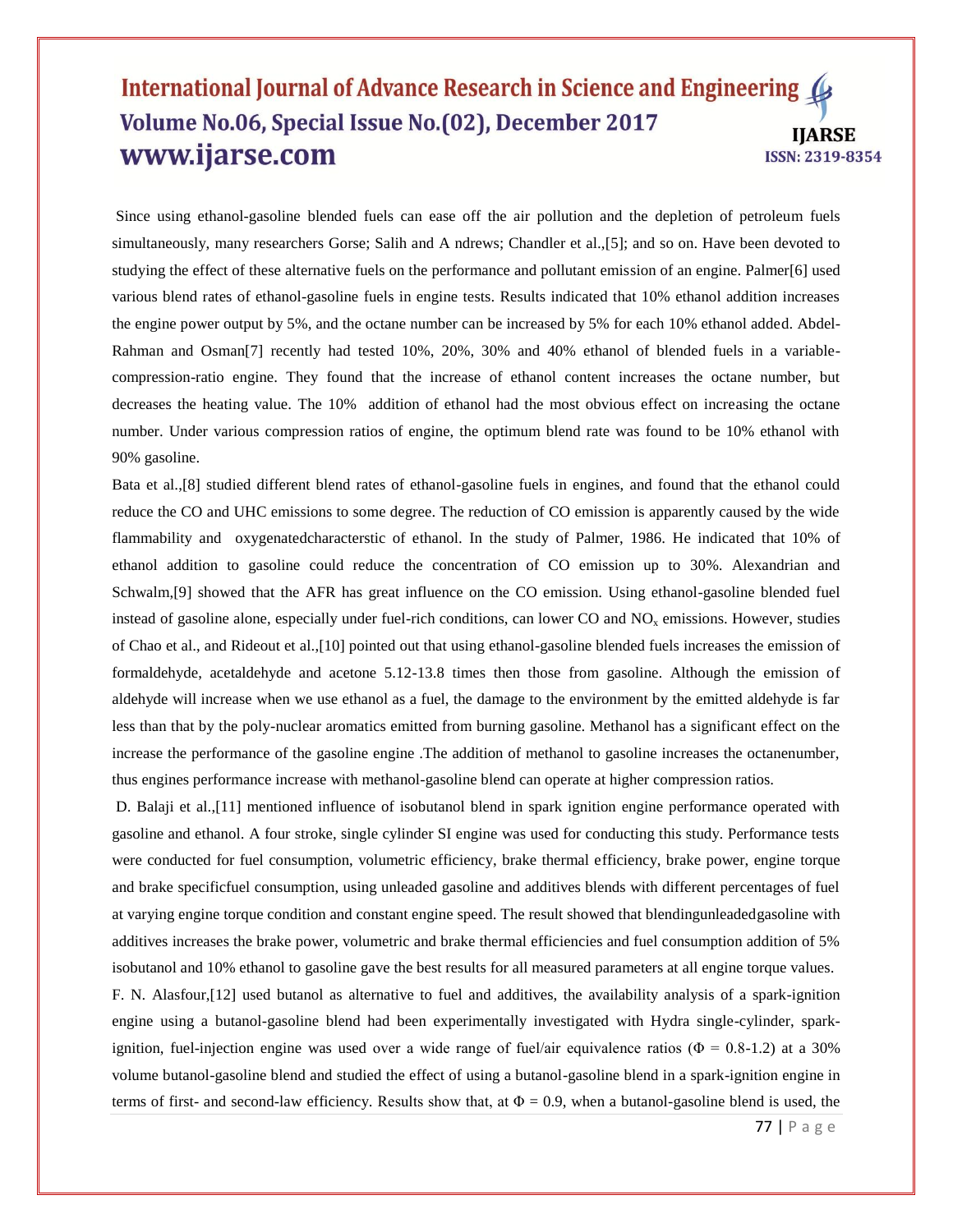energy analysis indicates that only 35.4% of the fuel energy can be utilized as an indicated power, where 64.6% of fuel energy is not available for conversion to useful work. The availability analysis shows that 50.6% of fuel energy can be utilized as useful work (34.28% as an indicated power, 12.48% from the exhaust and only 3.84% from the cooling water) and the available energy unaccounted for represents 49.4% of the total available energy. Further, 30% blend of butanol were investigated for NOx emission by two way dividing two part by preheating the air and by varying the ignition timing, under differentvalues of inlet air temperatures ,10% increase in NOx was observed when the inlet air temperature increased from  $400$  to  $608^{\circ}$ C. For  $30\%$  iso-butanol-gasoline blend experimental results show that preheating inlet air causes knock and misfire to occur at less advanced ignition timing. Retarding ignition timing causes the engine thermal efficiency to decrease.

AlvydasPikuna et al.,[13] presented the influence of composition of gasoline-ethanol blends on parameters of internal combustion engines .The study showed that when ethanol is added, the heating value of the blended fuel decreases, while the octane number of the blended fuel increases .Also the results of the engine test indicated that when ethanol–gasoline blended fuel is used, the engine power and specific fuel consumption of the engine slightly increase. Effect of ethanol–unleaded gasoline blends on engine performance and exhaust emission was studied by M .Al- Hasan et al.,[14] A four stroke, four cylinder SI engine Experimental Study of Gasoline –Alcohol Blends on Performance of Internal Combustion Engine was used for conducting the study .The study showed that blending unleaded gasoline with ethanol increases the brake power, torque, volumetric and brake thermal efficiencies and fuel consumption, while it decreases the brake specific fuel consumption and equivalence air–fuel ratio .The 20 %volume ethanol in fuel blend gave the best results for all measured parameters at all engine speeds.

CenkSayin et al.,[15] Higher octane causes higher ignition temperature at high load and causes sudden and more strong explosion than designed value which cause more wear and tear of engine leading to reduced life of engine.

Higher octane rating of alcohol and its blending provides us to work with higher compression ratio; the effect of varying the compression ratio with ethanol gasoline blend introduced by HuseyinSerdarYucesu et al.,[16] used three compression ratios, with increasing compression ratio engine torque increased about 8%. At the higher compression ratios the torque output did not change noticeable, highest increment was obtained for fuels E40 and E60 as nearly 14%, considerable decrease of BSFC was about 15% with E40 fuel at 2000 rpm engine speed. TolgaTopgu et al.,[17] also investigated the effect of varying compression ratio with hydra engine by varying the ignition timing, blending unleaded gasoline with ethanol increased the brake torque when the ignition timing was retarded.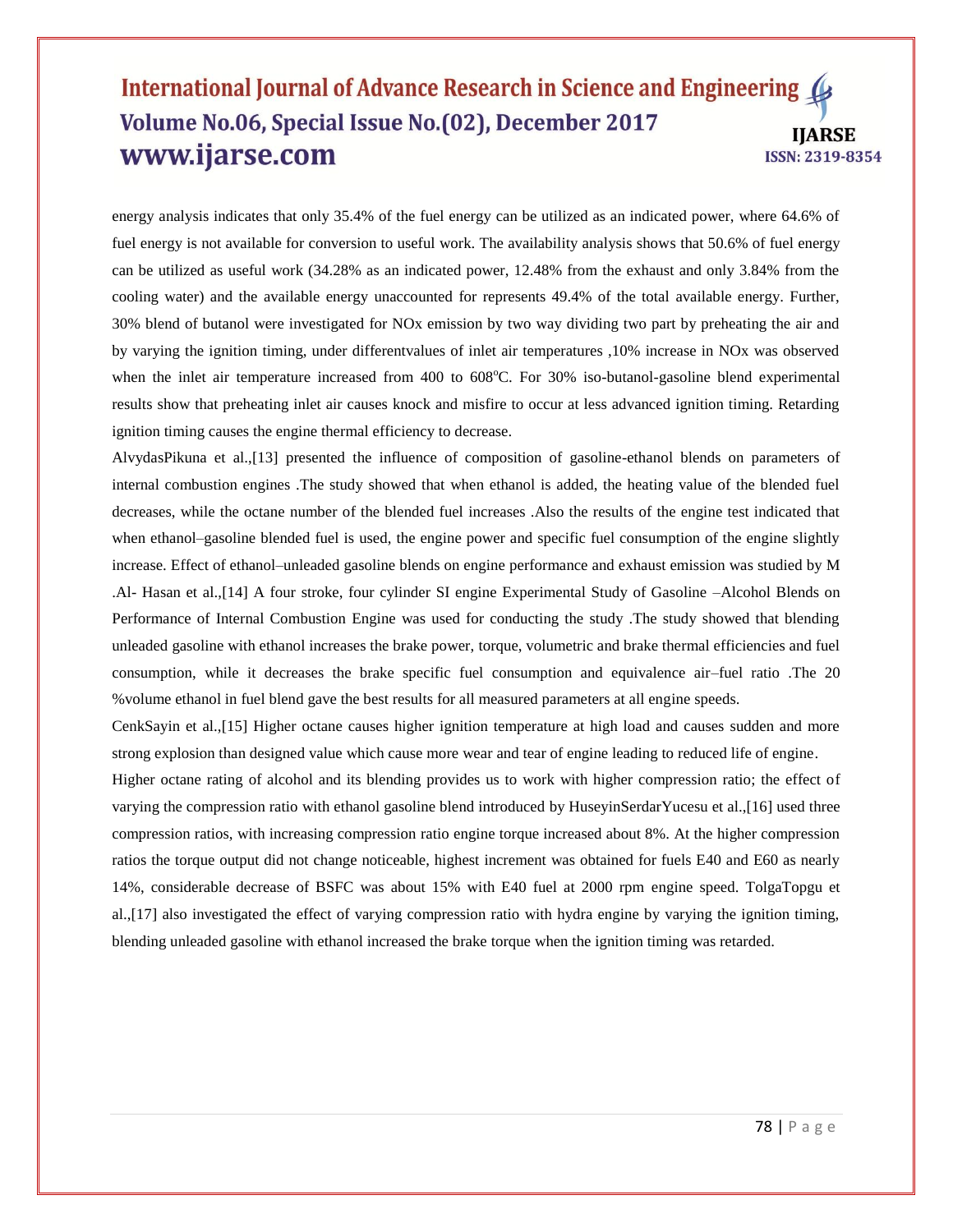

#### **Fig. 1.variation of volumetric efficiency and brake power with different fuels versus engine**

Ibrahim ThamerNazzal et al.,[18] investigated the effects of alcoholblends on the performance of a typical spark ignition engine and compared the engine performance with using 12%ethanol–88%gasoline blended fuel and 12%methanol–88%gasoline blended fuel and 6% ethanol-6% methanol – 88% gasoline with gasoline fuel .The engine performance was measured at a variety of engine operating conditions.

H. S. Farkade et al.,[19] reviewed changes in the different performance characterstics.

#### **2.1 Brake Thermal Efficiency**

Brake thermal efficiency is the function of actual power gain from total supplied energy input. More heat input gives you better results thus higher the calorific value of fuel and better the performance, table shows highest calorific value for the gasoline clearly pointing for better thermal efficiency of gasoline than any other blending. But, graph for methanol blending shows higher thermal efficiency for M10 blend. Even with lower calorific value, result for methanol blend is higher the reason behind the performance is the presence of oxygen in blend, 5% oxygen contain give more desirable combustion than that of plain gasoline resulting into increase brake mean effective pressure which gives higher thermal efficiency. (Fig 2) shows comparison of three blends of methanol, the thermal efficiency of M10 blend is highest but then after the thermal efficiency for further blends of methanol shows lower performance even with higher oxygen contain. M30 blend shows you lowest thermal efficiency having lowest calorific value. Behavior of graphs plotted (Fig 3) for various blend of ethanol follows the similar pattern, blend E10 shows better performance than other two blending, but the performance of E10 is somewhat better than M10 as result suggest, it may be result of oxygen compensation for ethanol blend is better than methanol blend resulting into better performance of E10blends.Also calorific value for ethanol is higher than that of methanol that is another reason for higher thermal efficiency of ethanol blend. Likewise the performance of E20, E30 is lower than E10, butis parallel comparison with methanol; ethanol shows better performance as discussed. M30 shows lowest brake thermal efficiency at full load condition.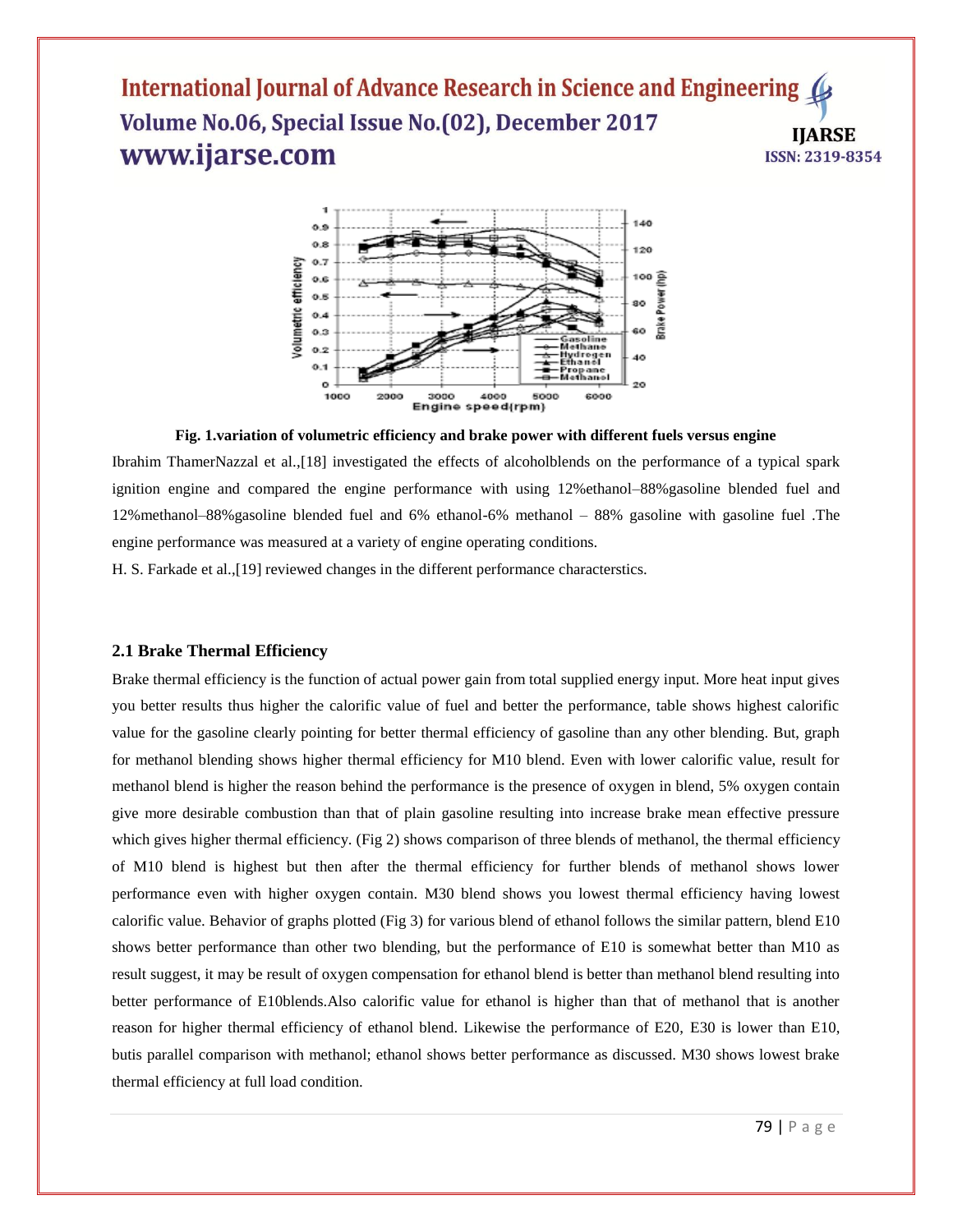



**Fig. 2. Brake Thermal Efficiency of methanol blends Fig. 3. Brake Thermal Efficiency of ethanol blends**

(Fig.4) for comparison of performance of thermal efficiency for different butanol blends shows better performance for B20 blend, when we observe closely the calorific value and presence of oxygen play important role in alcohol blending likewise in E10 the percentage of oxygen is nearer to the five percent and thus in comparison butanol shows better result. Further increase in butanol in blend shows similar results as seen in case of methanol and ethanol.



**Fig. 4. Brake Thermal Efficiency of butanol blends**

#### **2.2 Brake specific fuel consumption**

Fuel consumed for one kilowatt power generation in one hour is defined as brake specific fuel consumption. The brake specific fuel consumption decreases when heading towards loading condition, brake specific fuel consumption for full load condition is least. Comparison with fuel consumption shows you opposite trend of graph, fuel consumption increases with increasein load but brake specific fuel consumption decreases withincrease in loadasit is function of fuel consumption and brake power. (Fig 5) for methanol blend showing brakes specific fuel consumption at various loading condition. Graph shows least fuel consumption of fuel for initial loading of gasoline blend, but at full loading condition the brake specific fuel consumption for M10 is least. The brake specific fuel consumption for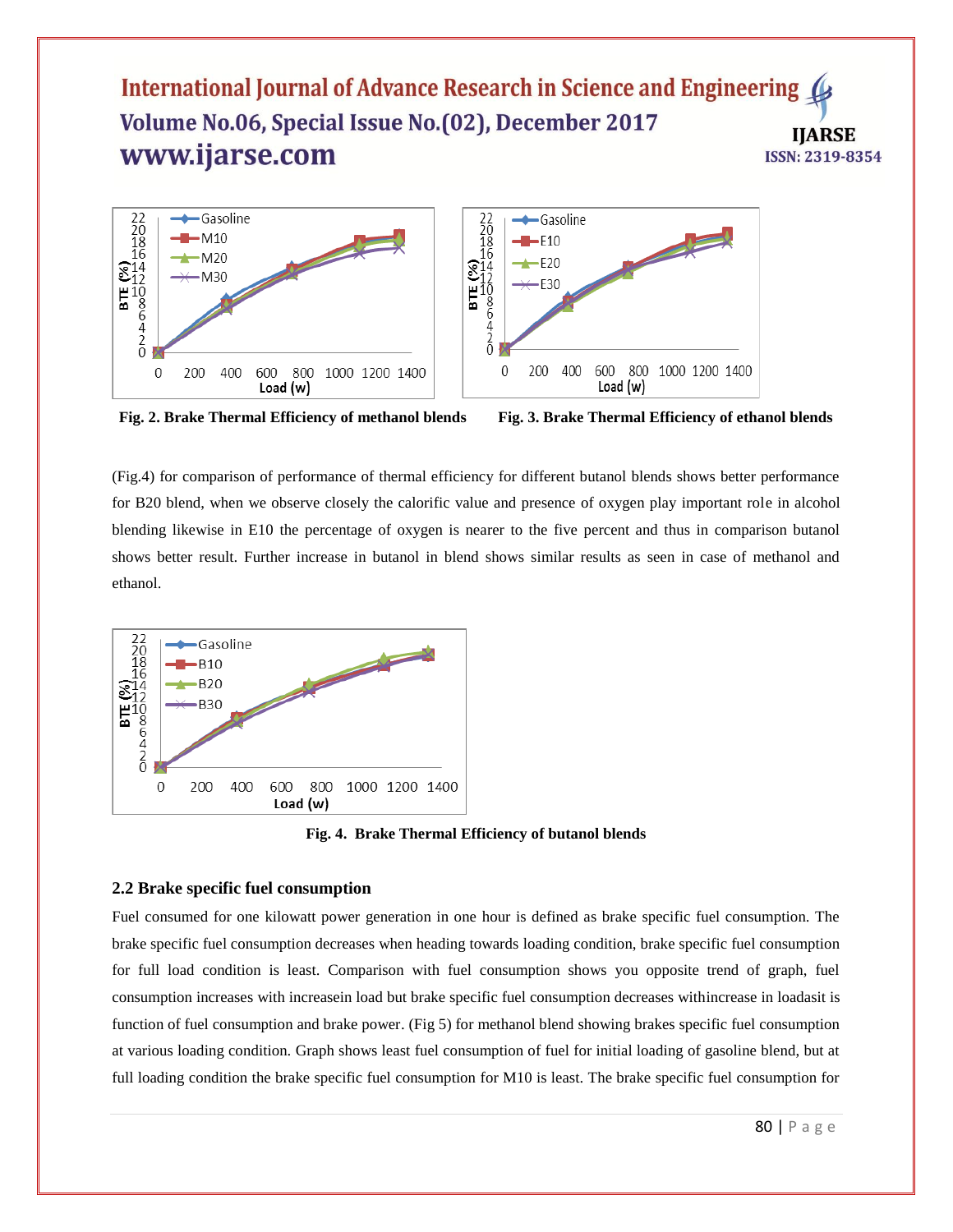M30 shows highest value on graph.Better thermal efficiency of M10 as discussed before is resulting of complete combustion and thus M10 shows least brake specific fuel consumption. Result of other two blends is as expected from brake thermal efficiency graph; the brake specific consumption is higher for it.Lower calorific value of methanol blends need higher fuel supply for producing same power at given rpm. Likewise the brake specific fuel consumption for butanol at twenty percent and for ethanol at ten percent show least brake specific fuel consumption (Figs. 6 and 7).The lower calorific values of blending resulting into higher fuel consumption thus considering brake specific fuel consumption rather than fuel consumption gives you better analytical results.



**Fig.5brake specific fuel consumption for methanol blends Fig.6 brake specific fuel consumption for ethanol blends**



**Fig. 7 brake specific fuel consumption for butanol blends Fig. 8 CO emission with varying load on replacement basis**

#### **2.3 Emissions:CO**

Carbon monoxide is product of incomplete combustion of fuel. Formation of carbon monoxide indicates loss of power, result of oxygen deficiency in combustion chamber. Emission of CO is unavoidable with available technology, since it is not possible to achieve supply of required air with proper mixing in combustion chamber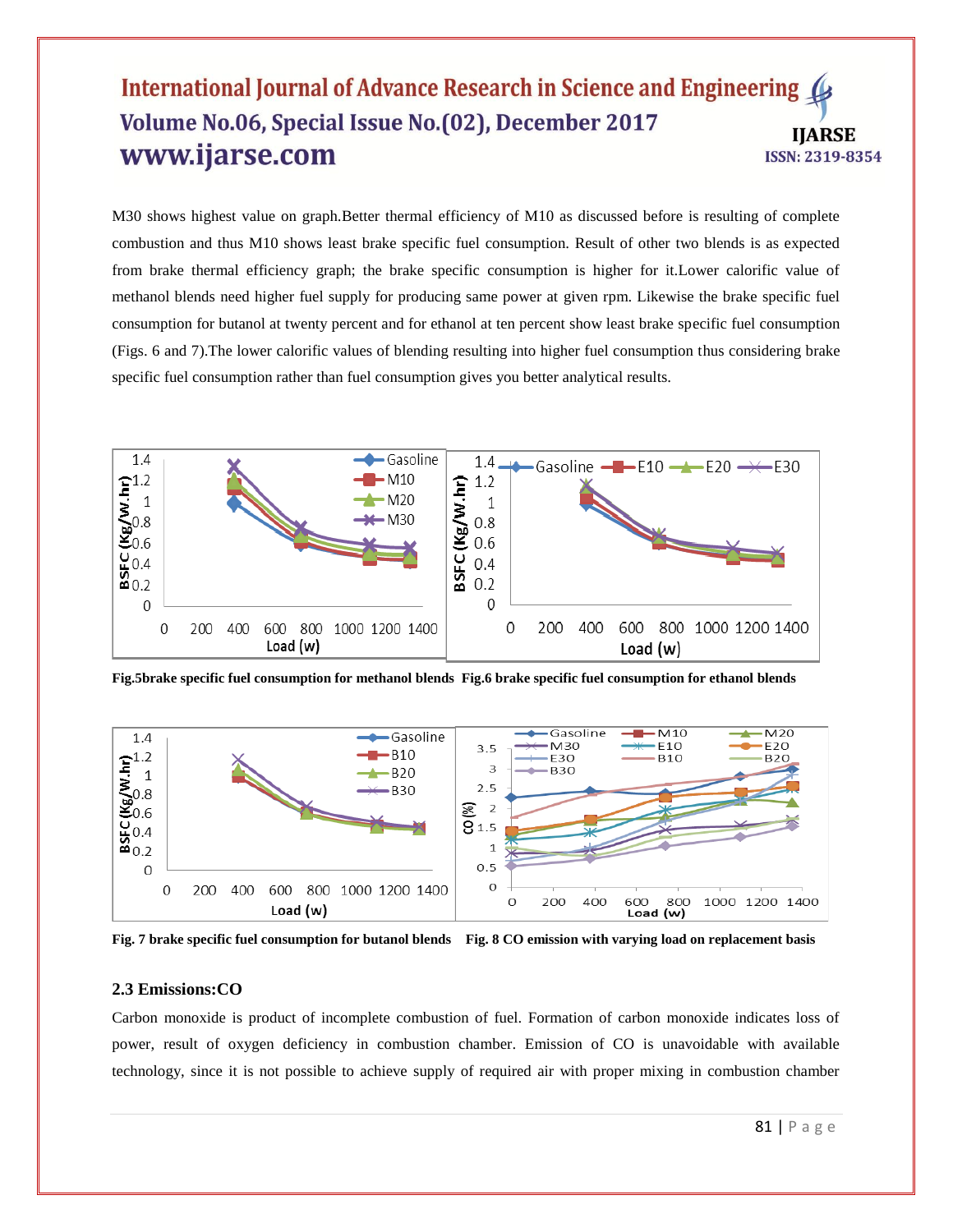which can sufficiently burn all fuel or even with higher air, the emission of carbon monoxide increase result of higher oxygen molecule.

The blends of methanol in graph shows lower carbon monoxide emission compared to gasoline, primarily presence of oxygen can be considered as reason for reduction in CO emission further it is validated by higher blending of methanol. Methanol with thirty percent has highest oxygen showing lowered emission of CO. The graphs (Fig. 8) for ethanol and butanol also shows similar trend of CO emission. Butanol with 30% blending percentage shows least emission of CO.

# **III. CONCLUSION**

Bio-ethanol is by far the most widely used bio-fuel for transportation worldwide. Brake thermal efficiency increases for particular alcohol blending percentage and the percentage of blending for different alcohols are different. After particular fix percentage, the performance of alcohol blending decreases, the alcohol in gasoline provide oxygen which result into more desirable combustion of fuel. The combustion of fuel gives higher brake effective pressure which compensate the effect of low heating value or even rise of pressure cause higher thermal efficiency. Addition of oxygenates in gasoline provides better combustion resulting into significant reduction in CO and HC emission. These provides heat addition to actual performance their by increase break thermal efficiency of engine. It is observed that the CO emission reduces with increase in oxygen contain when we consider blends of methanol, the emission for CO is least for M30 almost at all operating conditions.CO and HC after complete combustion produces CO2 and water for HC, thus result of which show increased percentage of carbondioxide. Also the carbon dioxide emission increases with increase in load as inverse to HC emission. Nitrogen in air reacts with available oxygen at higher temperature; the condition of better combustion produces higher temperature resulting into increased combustion for oxides of nitrogen. Further increase in load causes even higher temperature resulting into higher NO emission as observed. As the oxygen contain increases, normally more desirable combustion observed in most of the cases and thus the emission for CO2 increases for 7.5% oxygen containing blend than 5% and 2.5% of oxygen contain. And CO, HC emission decreases.Reviews showed that using ethanol–gasoline blended fuels, the torque output and fuel consumption of the engine slightly increase; CO emissions decrease dramatically as a result of the leaning effect caused by the ethanol addition; and CO2 emission increases because of the improved combustion. In this study, we found that using ethanol–gasoline blended fuels, CO emissions may be reduced 10–90% and 20– 80%, respectively, while CO2 emission increases 5–25% depending on engine conditions.

#### **ACKNOWLEDGEMENT**

A.Kasana would like to thank Assistant Professor Dr. H.S. Pali for his generous guidance and very thankful for the support given by the Department of Mechanical Engineering, Noida Institute of Engineering and Technology.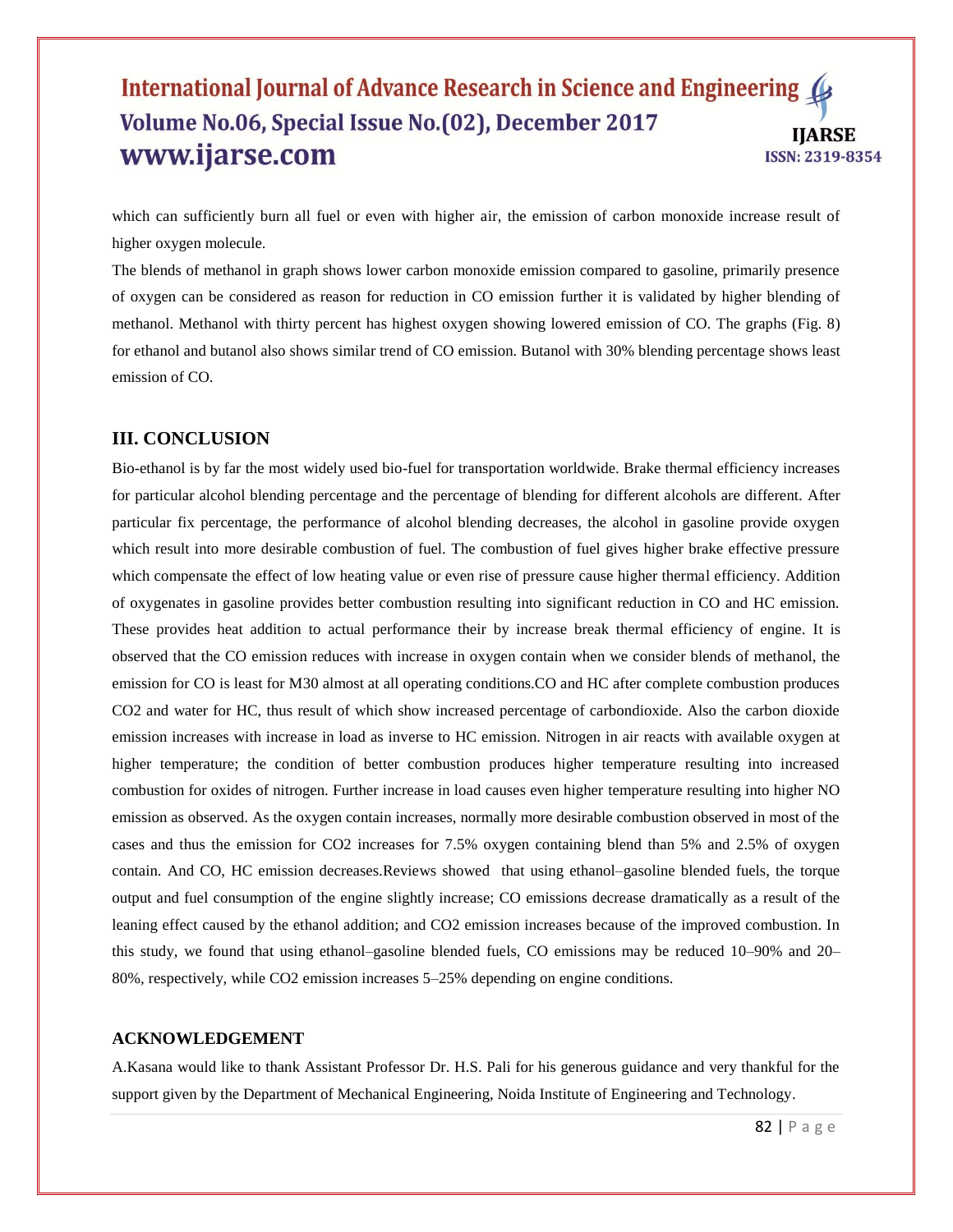### **REFERENCE**

- **[1]-**Wei-Dong Hsieh, Rong-Hong Chen, Tsung-Lin Wu, Ta-Hui Lin, Engine performance and pollutant emission of an SI engine using ethanol-gasoline blended fuels, National Cheng-Kung University,Taiwan, ROC. 9<sup>TH</sup> October 2001.
- **[2]**-Furey, R.L., Perry, K.L., 1991. Composition and reactivity of fuel vapor emissions from gasoline-oxygenated blends*. SAE Paper 912429*
- **[3]**-Coelho, E.P.D., Moles, C.W., Marco Santos, A.C., Barwick, M., Chiarelli, P.M., 1996. Fuel injection components developed for Brazilian fuels. *SAE Paper 962350*.
- **[4]**-Naegeli, D.W., Lacey, P.I., Alger, M.J., Endicott, D.L., 1997. Surface corrosion in ethanol fuel pumps. *SAE Paper 971648.*
- **[5]**-Chandler, K., Whalen, M., Westhoven, J., 1998. Final result from the state of Ohio ethanol-fueled light-duty fleet deployment project*.SAE Paper 982531*.
- **[6]**-Palmer, F.H., 1986. Vehicle performance of gasoline containing oxygenates. International conference on petroleum based and automotive applications. Institution of Mechanical Engineers Conference Publications, MEP, London, UK, pp. 33–46.
- **[7]**-Abdel-Rahman, A.A., Osman, M.M., 1997. Experimental investigation on varying the compression ratio of SI engine working under diff erent ethanol–gasoline fuel blends. *International Journal of Energy Research 21, 31– 40.*
- **[8]**-Bata, R.M., Elord, A.C., Rice, R.W., 1989. Emissions from IC engines fueled with alcohol–gasoline blends: a literature review. *Transactions of the ASME 111, 424–431.*
- **[9]**-Alexandrian, M., Schwalm, M., 1992. Comparison of ethanol and gasoline as automotive fuels. *ASME papers 92-WA/ DE-15.*
- **[10]**-Rideout, G., Kirshenblatt, M., Prakash, C., 1994. Emissions from methanol, ethanol, and diesel powered urban transit buses. SAE Paper 942261, *SAE International Truck & Bus Meeting & Exposition, Seattle, WA*.
- **[11]** D.BALAJI, Influence of isobutanol blend in spark ignition engine performance operated with gasoline and ethanol, *International Journal of Engineering Science and Technology, 2(7), 2010, pp. 2859-2868.*
- **[12]** F. N. Alasfour, NOx Emission From A Spark Ignition Engine Using 30% Iso-Butanol-Gasoline Blend: Part 1 Preheating Inlet Air, PII: S1359-4311(97)00081-1, Applied Thermal Engineering 18( 5), 1998, 245-256.
- **[13]**-AlvydasPikunas, SaugirdasPukalskas&JuozasGrabys, Influence of composition of gasoline ethanol blends on parameters of internal combustion engines, *Journal of KONES Internal Combustion Engines .10,2003, 3-4 .*
- **[14]** M .Al-Hasan, Effect of ethanol–unleaded gasoline blends on engine performance and exhaust emission, *Energy Conversion and Management, 44, 2003, 1547–1561.*